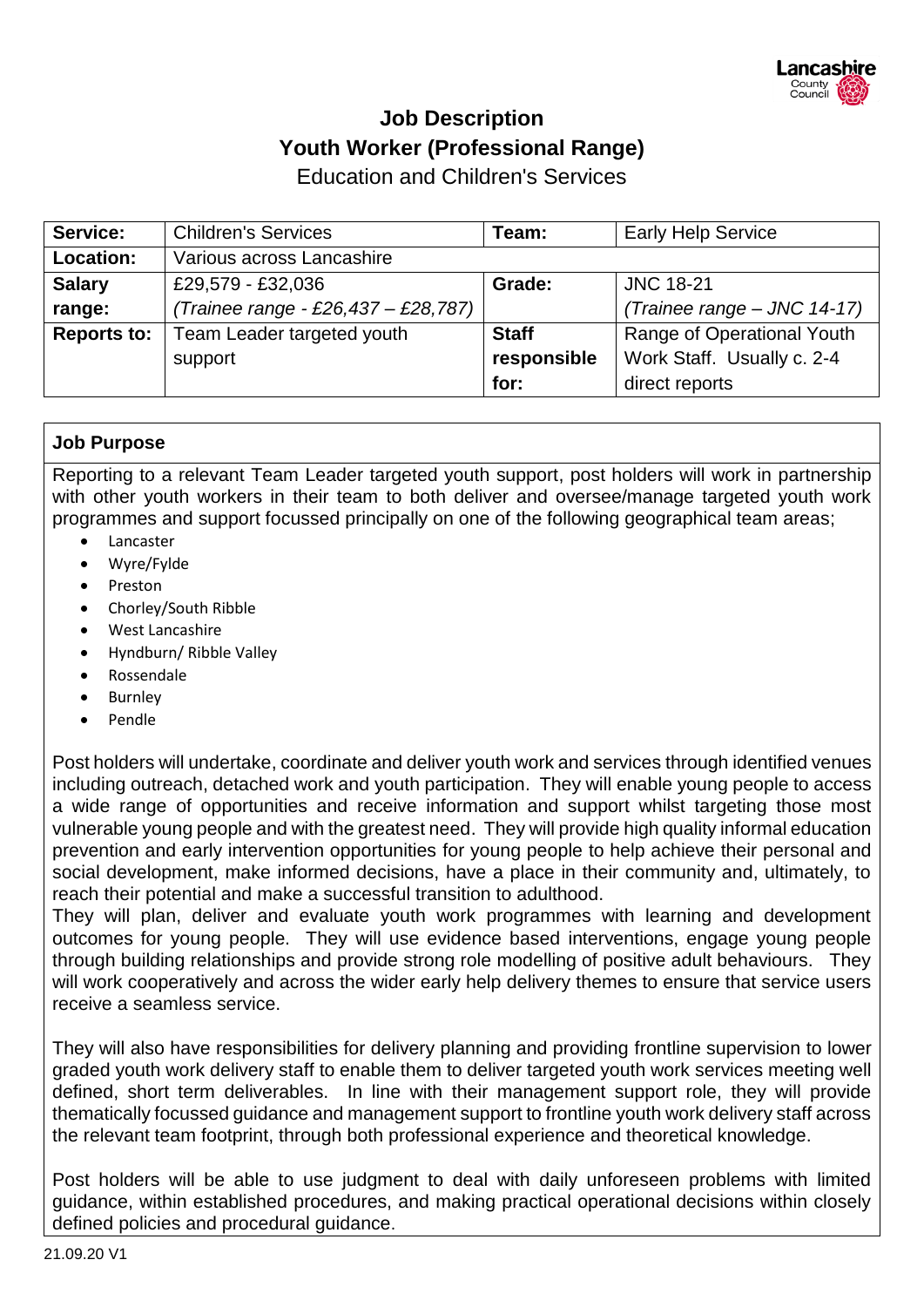Post holders will be expected to regularly undertake evening and occasionally weekend work to meet the needs of communities and children and young people. They will be expected to both deliver and manage street based and outreach activities and be tenacious in seeking to develop relationships with young people and potentially work peripatetically across localities to meet business needs.

Post holders will be required to take a proactive approach to developing new responses to the changing and emerging needs of young people. They will be required to work in a strengths-based and restorative way with young people and have well developed skills to develop strong relationships with others. At a local level, post holders may be involved in identifying youth programme funding opportunities including through marketing and selling youth work programmes and projects to schools, colleges and others.

Supporting the Team Leaders targeted youth support in the delivery and continuous improvement of early help youth work services for children, young people, and families in line with the vision for Children and Families in Lancashire developed by the Children and Families Partnership Board which states;

#### *Children, young people and their families are safe, healthy and achieve their full potential*

To deliver this vision we have agreed some key outcomes:

### *Five Outcomes*

- 1. Vulnerable children and young people are safe from harm and build resilience.
- 2. Children and young people achieve their full potential in education, learning and future employment.
- 3. Children and young people enjoy heathy lifestyles and know how to help others.
- 4. Children, young people and families have a voice in shaping the support they receive.
- 5. Children and young people live in Lancashire where they can enjoy a good quality of life, be happy and want to stay.

## **Accountabilities/Responsibilities**

- 1. Manage and co-ordinate the work of a group of frontline early help youth work delivery staff to ensure that council procedures are properly implemented and that outputs are accurately recorded and meet with wider service needs.
- 2. Work across delivery teams to deliver group and individual work to young people; daytimes, evenings and residentials, using a planned youth work curriculum.
- 3. Initiate, plan, promote, deliver and evaluate informal education opportunities to improve young people's personal and social skills which result in identifiable positive outcomes
- 4. Work in partnership with families and other key people in the young person's life, as well as with professionals from other organisations involved with young people such as social care, health, police, education, youth offending teams and local authorities, in order to build a strong support network
- 5. Performance manage a team of youth support workers and assistant youth support workers, to plan, deliver and evaluate youth work in projects, programmes and with individuals.
- 6. Ensure that effective needs analysis, including where appropriate, early help assessment, are completed and acted on so that the needs of young people are identified and met
- 7. Actively enabling the involvement of young people in the development, planning, delivery and evaluation of services.
- 8. Provide individual support to identified young people who have been identified as part of service pathways.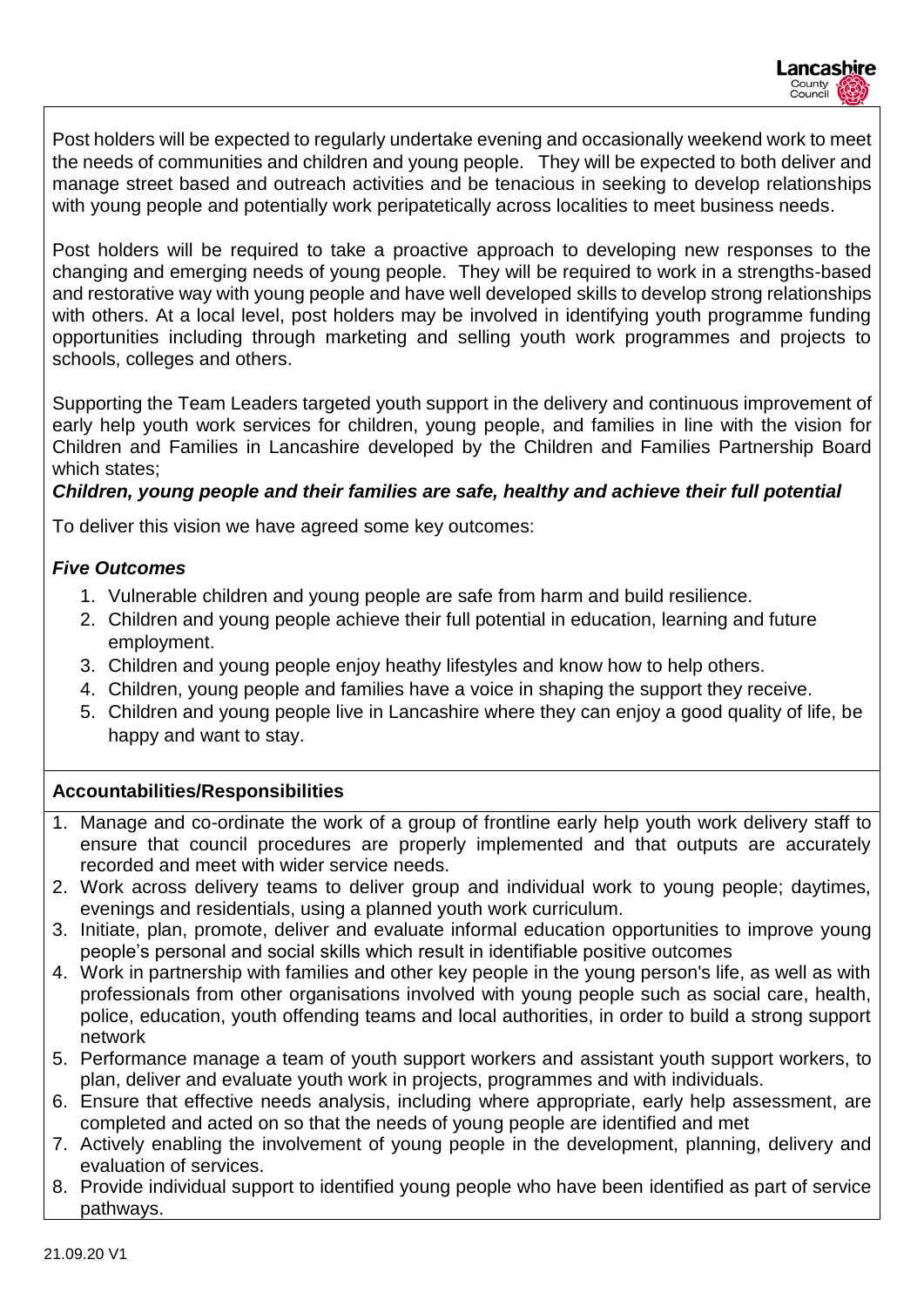- 9. Monitor evaluate and record youth work practice and services for which they are responsible using identified quality assurance systems and the evaluation and planning process. This may include providing written reports on the progress of specific areas of work
- 10.Contribute to the development of the Service through team meetings including representing the team at internal and external meetings and working groups.
- 11.Manage the performance of a group of staff, following council policies and procedures e.g. sickness monitoring.
- 12.Identify and act upon opportunities for improving day to day procedures and processes within the team or work area, to support the continuous improvement of services.
- 13.Act as a professional point of technical reference for the team, providing suggested practice strategies, guidance on the more complex issues and monitoring adherence to relevant standards.
- 14.Train others in the use of specialist equipment, systems or work methods in order to support the development of the team or service.
- 15.Manage resources deployed for the delivery of the work area, and/or influence decisions about larger budget allocation to meet work objectives, to ensure appropriate resources are available to run the team or work area.
- 16.Implement service policy and procedures and undertake tasks in terms of embedding new procedures, assisting with preparation for inspections, reviewing assessments and analysis of key performance data sets in relation to the work area.
- 17.Work with the managed group of staff to undertake suitable preparation, planning and evaluation of service delivery in the work area, ensuring efficiency, effectiveness and continuous improvement.
- 18.Provide on the job training, mentoring and guidance to less experienced members of staff around key service policy and procedure to ensure they are able to develop the necessary skills to deliver in their role.
- 19.Regularly communicate with other agencies and service providers to share information, build working relationship and to ensure joined up service provision in relation to early help service delivery
- 20.Maintain effective systems for monitoring, reviewing and evaluating directly managed staff and own performance against the team's objectives using the County Council's Performance Engagement process. Take appropriate corrective action as necessary.
- 21.Support the health and well-being of team members including the promotion of a positive worklife balance
- 22.Visibly and actively supporting and promoting the corporate activities and the values of the Council.
- 23.Lead people in an inclusive way to deliver their operational objectives.

## **Other**

1. Flexible application of working hours to respond to needs arising from managing and delivering a service which predominantly operates outside core daytime working hours. The post holder will have a flexible working pattern to include evening and occasional weekend working. The role involves inside and outside duties depending on the activities arranged, in accordance with service needs.

*Key tasks and accountabilities are intended to be a guide to the range and level of work expected of the post-holder. This is not an exhaustive list of all tasks that may fall to the post-holder and employees will be expected to carry out such other reasonable duties which may be required from time to time.*

## **Equal Opportunities**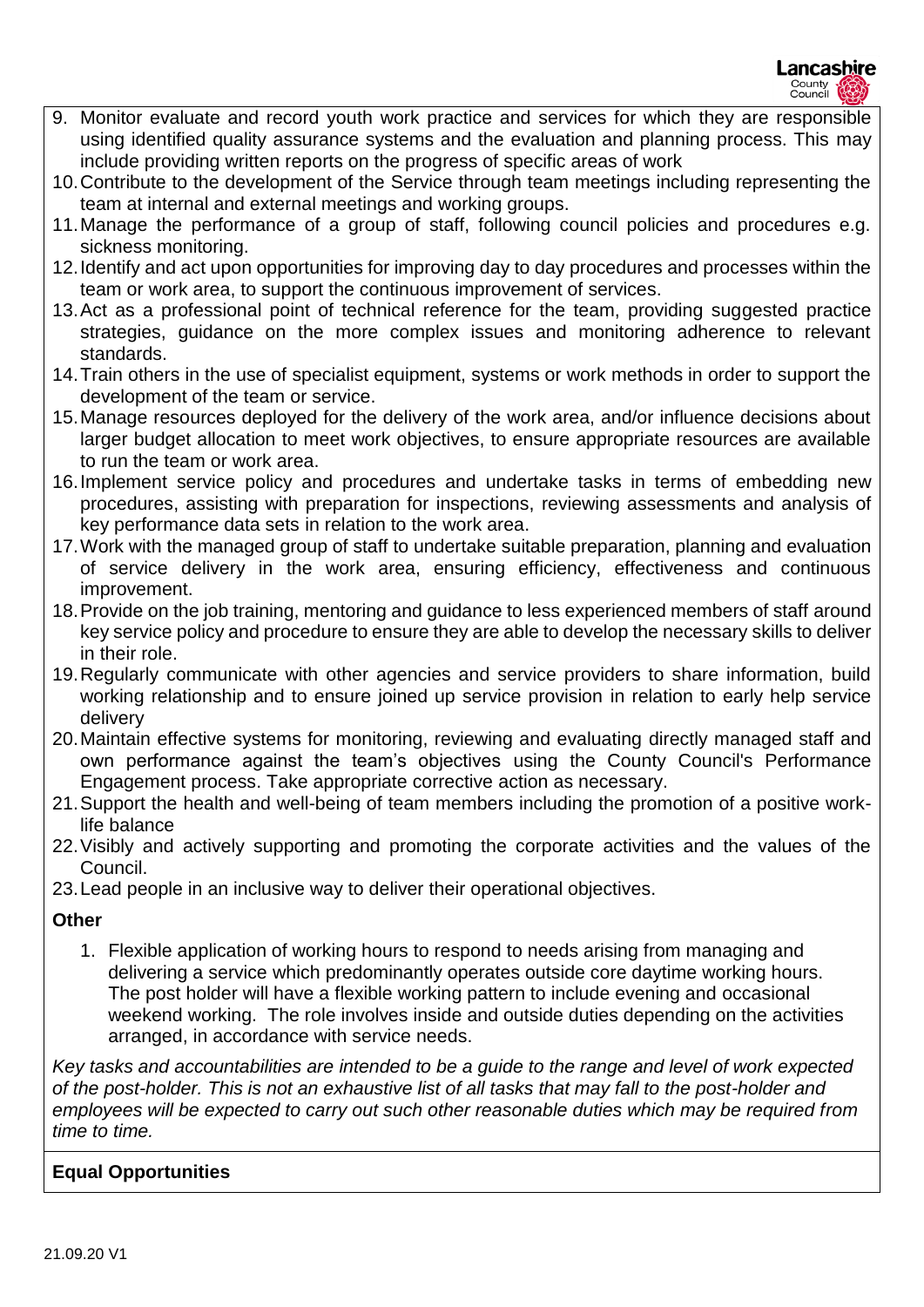Lancashire County<br>Council

We are committed to achieving equal opportunities in the way we deliver services to the community and in our employment arrangements. We expect all employees to understand and promote this policy in their work.

#### **Health and Safety**

All employees have a responsibility for their own health and safety and that of others when carrying out their duties and must help us to apply our general statement of health and safety policy.

#### **Customer Focused**

We put our customers' needs and expectations at the heart of all that we do. We expect our employees to have a full understanding of those needs and expectations so that we can provide high quality, appropriate services at all times.

#### **Our Values**

#### **We expect all our employees to demonstrate and promote our values:**

#### **Supportive**

We are supportive of our customers and colleagues, recognising their contributions and making the best of their strengths to enable our communities to flourish.

#### **Innovative**

We deliver the best services we possibly can, always looking for creative ways to do things better, putting the customer at the heart of our thinking, and being ambitious and focused on how we can deliver the best services now and in the future.

#### **Respectful**

We treat colleagues, customers and partners with respect, listening to their views, empathising and valuing their diverse needs and perspectives, to be fair, open and honest in all that we do.

#### **Collaborative**

We listen to, engage with, learn from and work with colleagues, partners and customers to help achieve the best outcomes for everyone.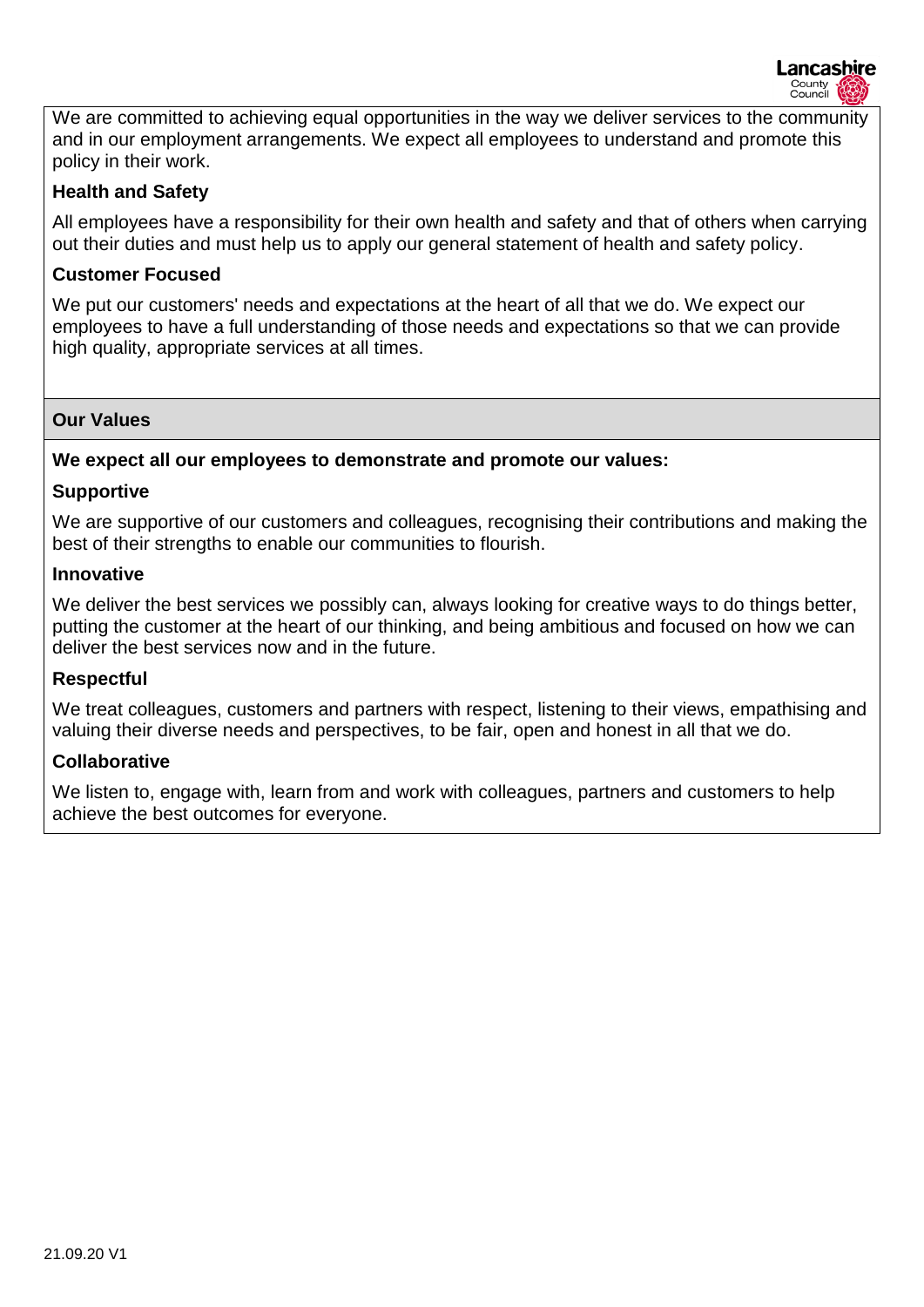

## **Person Specification Youth Worker (Professional Range)** Education and Children's Services

**Requirements Essential (E) or Desirable (D) Identified by Application Form (A) or Interview (I) Qualifications:**  Nationally recognised JNC qualification for Youth Work (The option is held to appoint to this post where this essential qualification in not already in place. In such circumstances, the candidate will be expected to undertake this qualification within a reasonable period and will be appointed on the trainee scale (JNC 14-17) until this is achieved). E A Professional and/or academic level 5 qualification or equivalent or substantial experience in a relevant technical, specialised or operational field  $D \qquad \qquad$  A **Experience:**  Experience of working effectively as part of a diverse team to achieve targets and meet deadlines.  $E \qquad \qquad$  A, I Experience of supervising staff, including ability to delegate tasks and track performance.  $E$   $A, I$ Substantial experience in delivering early help support/services to children young people and families  $F$   $A$ <sub>I</sub> Experience of managing budgets and/or resources deployed to assist with the delivery of service provision  $E$   $A, I$ Experience of working with a wide range of other professionals to develop and deliver shared initiatives for service delivery  $E$   $A, I$ **Knowledge and Skills:**  Ability to design, deliver and evaluate appropriate curriculumbased programmes for young people resulting in clear learning outcomes for participants.  $E \qquad \qquad$  A, I Comprehensive understanding of the work practices, processes and procedures relevant to the role  $E \qquad \qquad$  A, I Empathy and sensitivity to the needs of staff delivering complex and demanding public services  $E \qquad \qquad$  A, I Strong range of staff management skills and workforce development techniques  $E$   $A, I$ Patience, tolerance, flexibility and a great deal of resilience E A, I